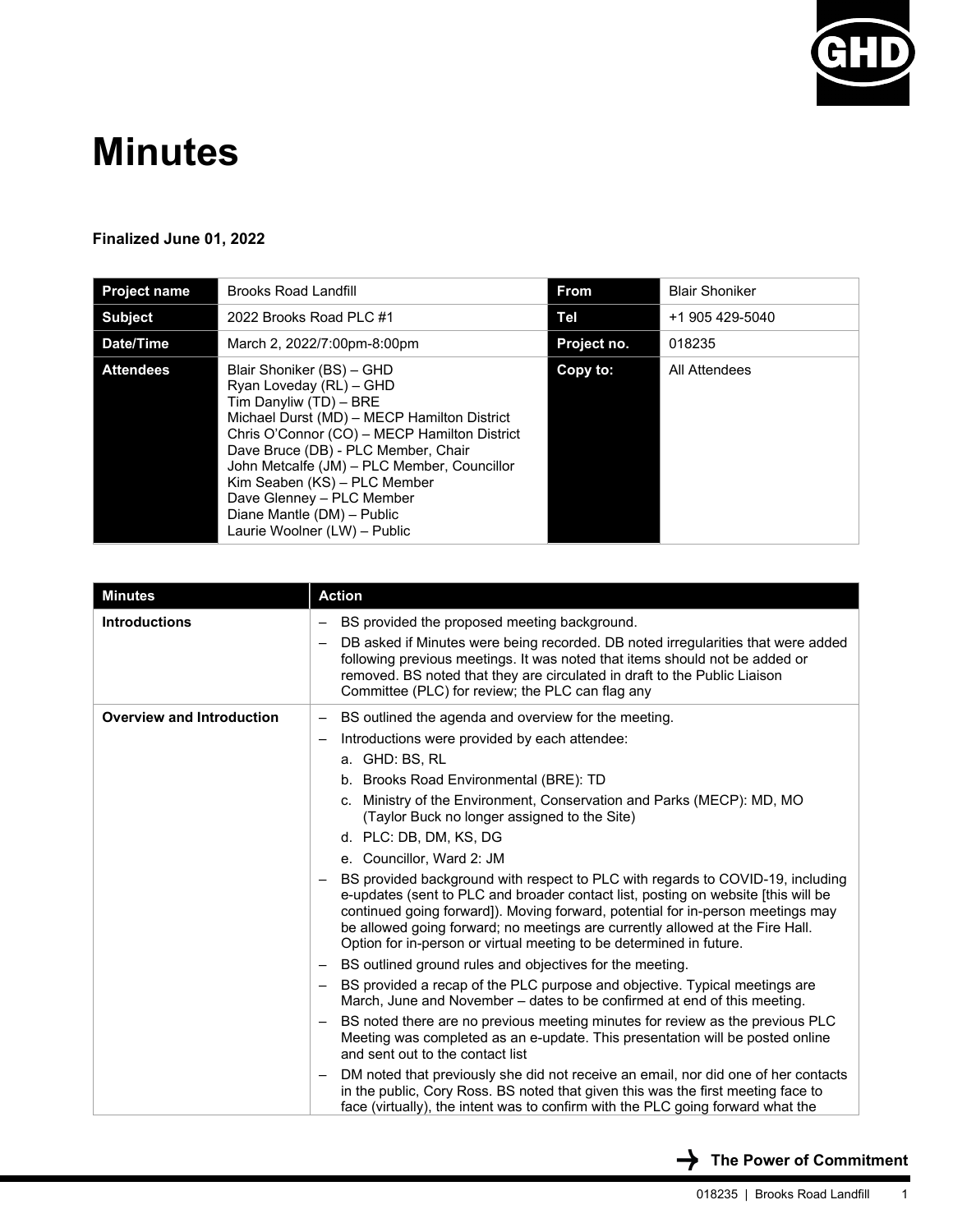| <b>Minutes</b>      | <b>Action</b>                                                                                                                                                                                                                                                                                                                                                                                                                                                                                                                                                   |  |
|---------------------|-----------------------------------------------------------------------------------------------------------------------------------------------------------------------------------------------------------------------------------------------------------------------------------------------------------------------------------------------------------------------------------------------------------------------------------------------------------------------------------------------------------------------------------------------------------------|--|
|                     | format might be (i.e., Virtual, In-Person). Once format is determined, the<br>appropriate venue or virtual meeting space would be arranged to ensure<br>additional individuals are able to be involved.                                                                                                                                                                                                                                                                                                                                                         |  |
|                     | DM noted the potential to use the Kinsmen Hall, beside the Fire Hall, for future<br>in-person meetings.                                                                                                                                                                                                                                                                                                                                                                                                                                                         |  |
| <b>Site Updates</b> | TD provided the Site Update. TD noted that no odour complaints have been<br>received since the last PLC. BRE continues to use odour control measures<br>(misting system and granules) as required. Treated effluent from the on-site<br>Leachate Treatment Plant (LTP) continues to be hauled to the Haldimand County<br>Wastewater Treatment Plant (WWTP). BRE has also installed a visual screening<br>berm, completed in the fall.                                                                                                                           |  |
|                     | TD noted no odour complaints from November 2021 to February 2022 and<br>provided phone numbers for complaints.                                                                                                                                                                                                                                                                                                                                                                                                                                                  |  |
|                     | TD provided a leachate level update whereas the leachate level decreased from<br>November 2021 to January 2022 and a slight increase due to recent thaw in<br>February 2022. BRE has averaged 2,100,000 litres of treated effluent hauling<br>from November 2021 to February 2022.                                                                                                                                                                                                                                                                              |  |
|                     | TD noted that the target leachate elevation needs to be achieved by March 27,<br>2022 (+/- 15 days) to 193.8 m AMSL.                                                                                                                                                                                                                                                                                                                                                                                                                                            |  |
|                     | TD outlined the Notice of Violation (NOV) issued by the MECP, and the plan<br>submitted by BRE to bring the leachate level into compliance. TD outlined the<br>actions to be used as part of the leachate level reduction strategy. TD provided<br>more information around the proposed potential technology system change for the<br>LTP. TD noted that a new set of membranes has been ordered and is planned for<br>installation in March 2022. TD noted that interim cover installation has been<br>advanced to reduce infiltration into the landfill cell. |  |
|                     | TD noted that additional actions are required to reduce the leachate levels. BRE<br>$\qquad \qquad -$<br>has installed temporary storage tanks to store ponded contact water which is<br>hauled to the Haldimand County WWTP. BRE is also hauling 100 m3/day of raw<br>leachate to a licensed WWTP.                                                                                                                                                                                                                                                             |  |
|                     | DB inquired about ponded water being put into storage tanks. DB asked if there<br>are hydrocarbons in the soil and if it transfers to the water. TD noted that it does<br>meet the requirements for inlet treatment.                                                                                                                                                                                                                                                                                                                                            |  |
|                     | DB inquired if leachate is going to the ditch. TD responded that it is not. TD<br>clarified that treated effluent goes to the Haldimand County WWTP and BRE is<br>maintaining capacity at the on-site LTP and the Haldimand WWTP.                                                                                                                                                                                                                                                                                                                               |  |
|                     | DM noted she called for an odour on April 4, 2021 and was noted. TD noted the<br>list of complaints was from the past four months but was included in previous<br>e-updates. BS showed the slide deck again with the complaints.                                                                                                                                                                                                                                                                                                                                |  |
|                     | LW inquired if the LTP is treating the leachate, but they are still hauling off-Site<br>and that the intent is to discharge to the ditch. TD noted that the LTP is currently<br>treating up to 150 $m^3$ /day and that the allowable ditch discharge is 45 $m^3$ . The<br>Haldimand WWTP has similar requirements as the ditch discharge. LW asked if<br>the LTP is working; TD noted it is.                                                                                                                                                                    |  |
| <b>Approvals</b>    | BS provided an update for the EA and ECA. BS noted that updates are similar to<br>previous e-updates. EA was completed in Summer 2021. The ECA Amendment<br>application was issued by the MECP on October 1, 2021. BS noted the total<br>approved volume and footprint do not change.                                                                                                                                                                                                                                                                           |  |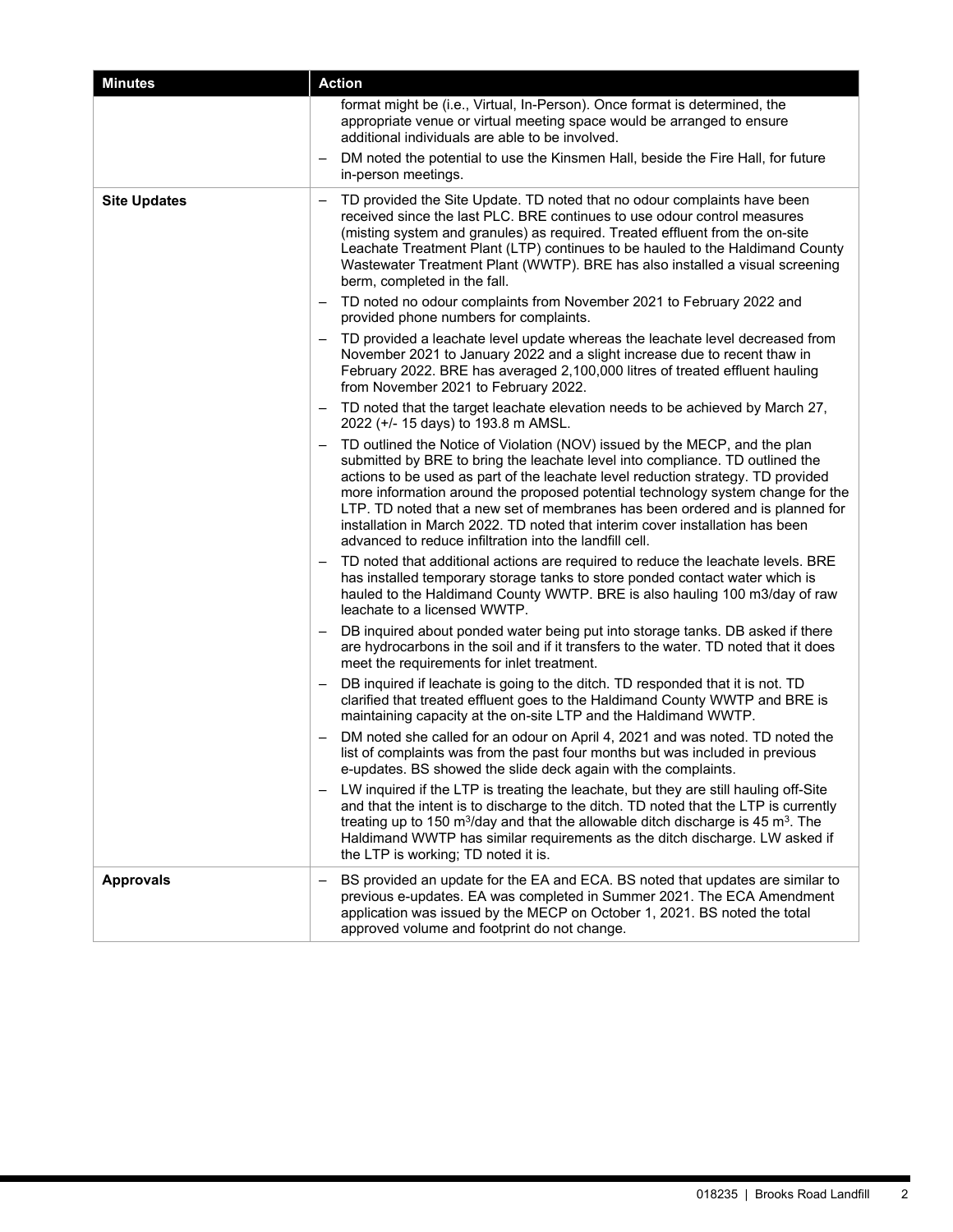| <b>Minutes</b>      | <b>Action</b>                                                                                                                                                                                                                                                                                                                                                                                                                                                                                                                                                                                                                                                                                                 |  |
|---------------------|---------------------------------------------------------------------------------------------------------------------------------------------------------------------------------------------------------------------------------------------------------------------------------------------------------------------------------------------------------------------------------------------------------------------------------------------------------------------------------------------------------------------------------------------------------------------------------------------------------------------------------------------------------------------------------------------------------------|--|
| <b>MECP Update</b>  | - Environmental officer Taylor Buck has moved to another office and environmental<br>officer Chris O'Conner now has over site of BRE. Taylor Buck of the MECP<br>conducted inspections at the landfill at the end of 2021. MD noted that a Notice of<br>Violation (NOV) was issues to BRE because the leachate level in the landfill was<br>found to be in noncompliance with the leachate levels required by Environmental<br>Compliance Approval (ECA). MD shared a copy of Schedule C (required<br>leachate level based on date) and Schedule D (required leachate level capacity-<br>based) of the ECA and the basis for each schedule.                                                                   |  |
|                     | MD noted that there was previous confusion from BRE around the requirements<br>$\qquad \qquad -$<br>of the ECA related to the leachate level. MD noted that a gradual lowering and<br>maintained leachate level is expected, moving towards 191 mAMSL when the<br>landfill is full. MD confirmed that BRE provided a plan to reduce leachate, as<br>outlined by TD. MD noted that Condition 5 of the ECA sets out requirements if the<br>leachate levels are not met including contingency measures BRE may need to<br>implement. MD reviewed Condition 5 (6) of the ECA, as an example of what<br>contingency measures may be required for BRE to undertake if leachate levels<br>are not met or maintained. |  |
|                     | MD noted the MECP has only one odour complaint on record in the last year. MD<br>noted his contact information is best used at this time.                                                                                                                                                                                                                                                                                                                                                                                                                                                                                                                                                                     |  |
|                     | DM asked if the trucking route is the same. DM noted they came up First<br>Concession. MD noted that waste trucks are required to follow the required route<br>as outlined in the ECA, but not treated effluent haulers. TD noted that most<br>haulers understand the route, there may be one that gets lost. DB clarified that<br>there was an accident and a spill and that trucks were re-routed. JM noted that<br>the County is working on a plan to ensure trucks don't use an incorrect route in<br>the case of an accident/ emergency.                                                                                                                                                                 |  |
| <b>Next Meeting</b> | BS proposed the remaining 2022 PLC meetings for Wednesday, June 1, 2022<br>and Wednesday, November 2, 2022.                                                                                                                                                                                                                                                                                                                                                                                                                                                                                                                                                                                                   |  |
|                     | BS noted the PLC will be contacted in advance (beginning of May, one month<br>ahead of meeting) of the next meeting with respect to format for the next PLC<br>Meeting (with consideration for public health requirements around COVID-19). BS<br>noted that if the next meeting is anticipated to be larger, another forum will be<br>required; additional planning is required for either in-person or a virtual option for<br>more participants.                                                                                                                                                                                                                                                           |  |
|                     | DB noted the hope is that PLC meetings are moving towards more normal,<br>in-person. DB proposed an in-person meeting as long as the local rules continue<br>to move in that safe direction.                                                                                                                                                                                                                                                                                                                                                                                                                                                                                                                  |  |
|                     | BS noted that GHD will send out a request on or before April 29, 2022 to<br>coordinate an in-person meeting at the Kinsmen Hall, along with the back-up<br>virtual option. BS requested that the PLC reply by May 4, 2022.                                                                                                                                                                                                                                                                                                                                                                                                                                                                                    |  |
|                     | BS provided an opportunity for any further questions or comments:                                                                                                                                                                                                                                                                                                                                                                                                                                                                                                                                                                                                                                             |  |
|                     | a. DB noted that there has not been an update on the overall Site airspace<br>consumption. RL noted that the airspace consumption is approximately<br>865,000 m <sup>3</sup> based on a survey completed December 17, 2021. The approved<br>capacity is $1,045,065$ m <sup>3</sup> .                                                                                                                                                                                                                                                                                                                                                                                                                          |  |
|                     | b. GHD will provide expected remaining landfill life and include in the minutes.<br>DB noted that it can be discussed at the next PLC. <sup>1</sup> .                                                                                                                                                                                                                                                                                                                                                                                                                                                                                                                                                         |  |
|                     | c. DB inquired if any further expansion is planned without public notice? BS<br>noted that public notice is required in advance of it.                                                                                                                                                                                                                                                                                                                                                                                                                                                                                                                                                                        |  |
|                     | DB inquired about the confidentiality clause on each email from GHD. BS noted<br>$\overline{\phantom{0}}$<br>that it is corporate requirement, added on automatically. DB noted that e-updates,<br>minutes should not include confidentiality clauses. DB requested that it be noted<br>that as PLC chair he is able to distribute. BS noted that the content does go out to<br>the Distribution List and is posted to the BRE website. BS will follow up to inquire<br>if GHD are able to remove the confidentiality clause at the bottom of the email;<br>alternatively, BRE could send out, or members of the public could be directed to<br>the BRE website.                                              |  |

<sup>1</sup> Follow-up after the PLC Meeting, a survey will be carried out in 2022 to update the airspace volume. Further details will be provided as part of the June PLC Meeting in terms of tonnage accepted up to May 2022 with estimates of airspace volume consumed.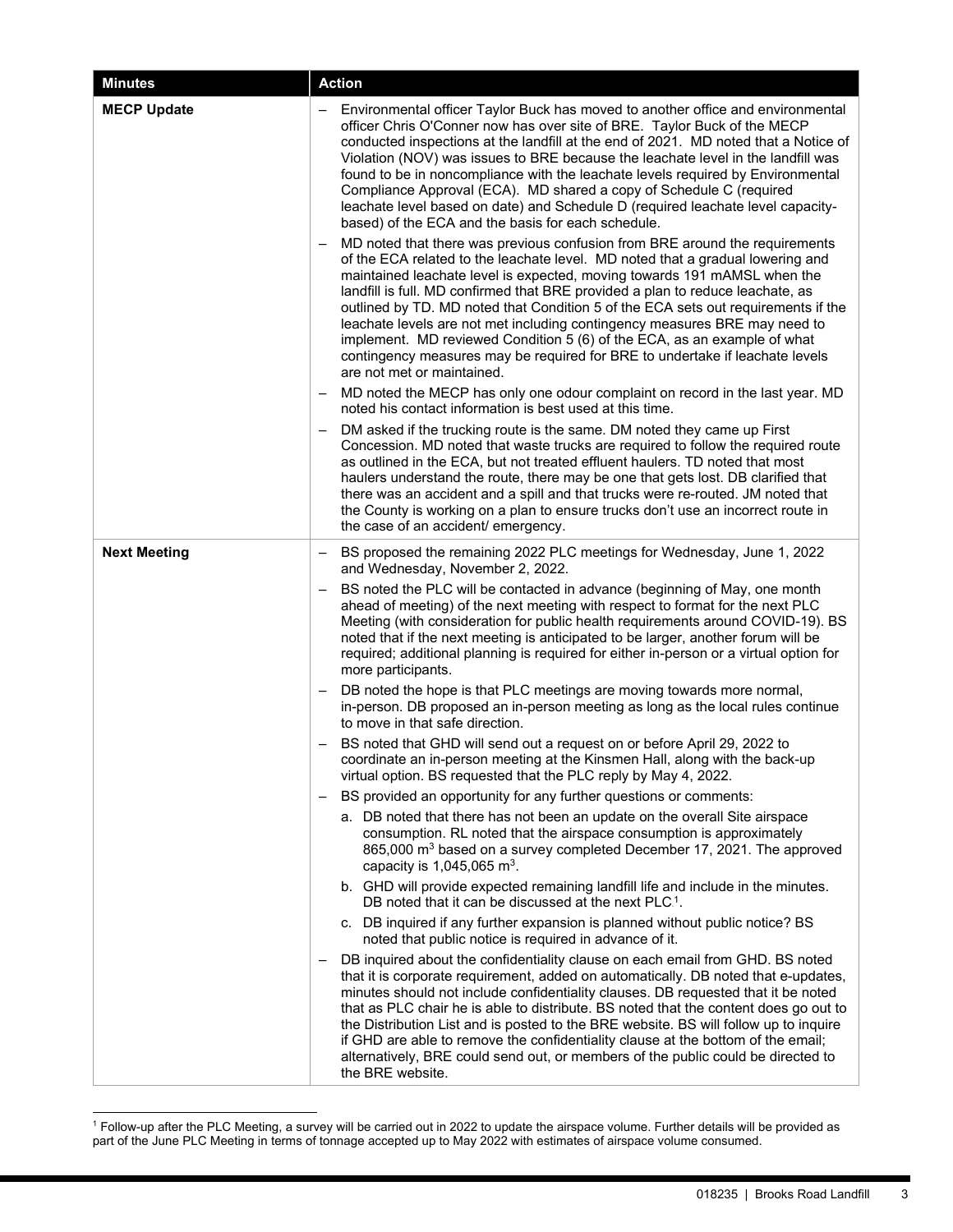The following Schedule "C" forms part of this Approval

## **Schedule "C"**

## **Table C1: Target leachate elevations to reach leachate elevation 191 m AMSL based on the date of March 27, 2020.**

| Date              | Required<br>Leachate<br>Elevation<br>$(m$ AMSL $)$ | Estimated<br>Leachate<br>Volume in<br>Landfill $(m^3)$ | Volume<br>Removed in<br>Excess of<br>Generation<br>$(m^3)$ | Forecasted<br>Leachate<br>Generation<br>Rate $(m^3/day)$ | <b>LTS</b><br>Discharge<br>to Ditch<br>$(m^3$ /day) | Required<br>Average<br>Excess<br>Leachate<br>Removal<br>$(m^3/day)$ |
|-------------------|----------------------------------------------------|--------------------------------------------------------|------------------------------------------------------------|----------------------------------------------------------|-----------------------------------------------------|---------------------------------------------------------------------|
| March 27,<br>2020 | 198.5                                              | 40,000                                                 |                                                            | 44                                                       | 45                                                  | 0                                                                   |
| March 27,<br>2021 | 196                                                | 28,000                                                 | 12,000                                                     | 44                                                       | 45                                                  | 32                                                                  |
| March 27,<br>2022 | 193.8                                              | 18,000                                                 | 10,000                                                     | 42                                                       | 45                                                  | 24                                                                  |
| March 27,<br>2023 | 192.1                                              | 10,000                                                 | 8,000                                                      | 44                                                       | 45                                                  | 21                                                                  |
| March 27,<br>2024 | 191.3                                              | 4,000                                                  | 6,000                                                      | 45                                                       | 45                                                  | 16                                                                  |
| March 27,<br>2025 | 191                                                | 2,000                                                  | 2,000                                                      | 49                                                       | 45                                                  | 9.5                                                                 |
| March 27,<br>2026 | 191                                                | 2,000                                                  | $\boldsymbol{0}$                                           | 33                                                       | 45                                                  | $\overline{0}$                                                      |